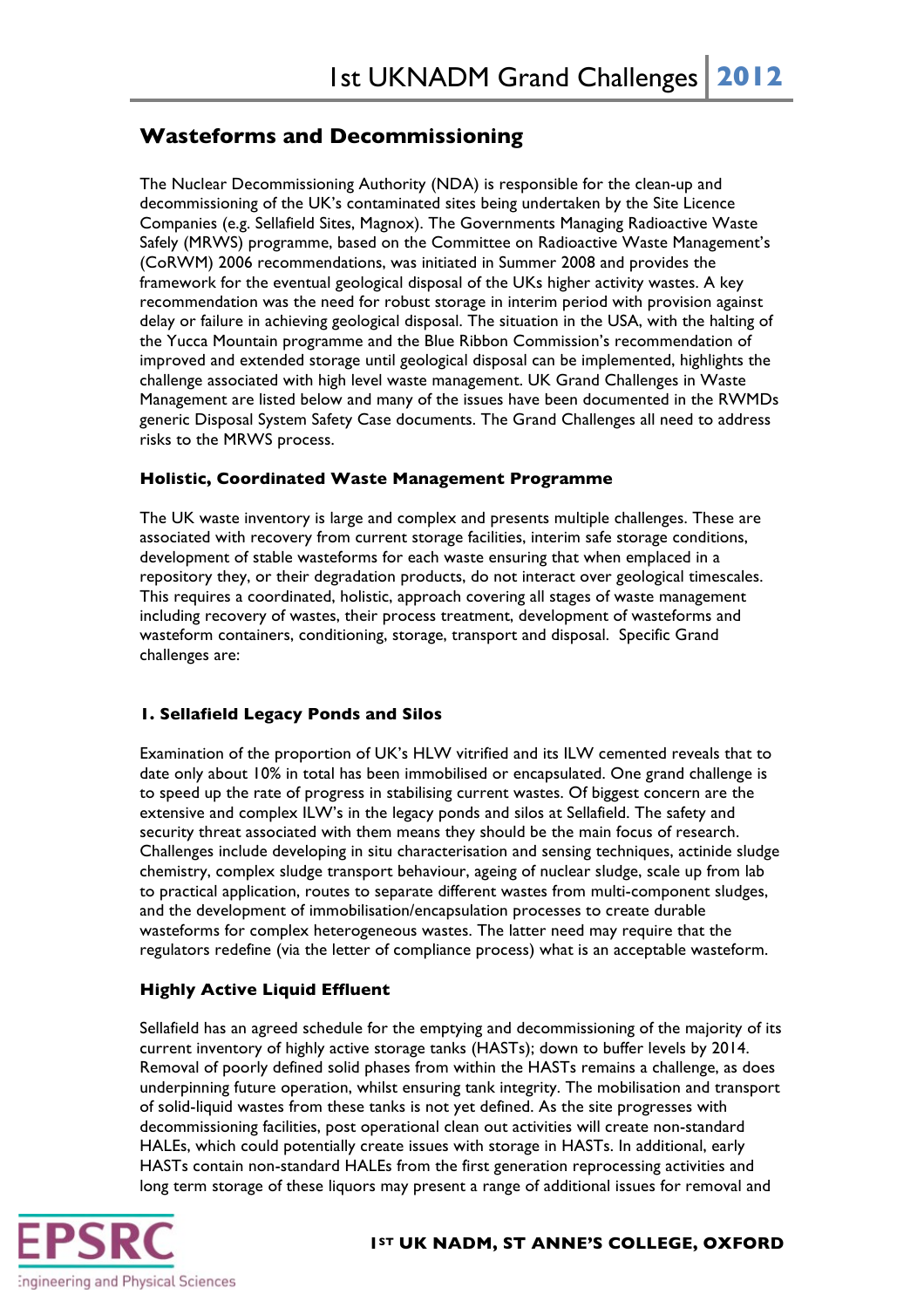treatment. A full mechanistic understanding is required of the thermo-chemical processes within HASTs.is required to underpinning future operation and decommissioning; as well as an understanding of the effect on downstream processes (e.g. vitrification) of treating nonstandards HALEs.

## **2. Wasteforms for Difficult Wastes**

Some wastes present particular challenges because they contain: highly radiotoxic radionuclides emitting high-energy (α) radiation (239Pu, 241Am, 237Np); radionuclides with long half lives (14C 5730y, 239Pu 24110y, 129I 15.7My, 99Tc 213000y); highly mobile (water soluble or volatile) radionuclides (gases: 226Ra, 3H and 14CO2, alkalis: 137Cs, 90Sr, halogens: 36Cl, 129I); or radionuclides easily assimilated with long biological half lives (129I thyroid, 90Sr bones). Wasteforms still need to be developed for many wastes containing these species including e.g. Pu-contaminated Materials, I and Tc containing wastes. Many novel thermal (e.g. plasma melting) and non-thermal (e.g. geopolymers) methods are under development but need significant further work beyond the science, to provide an engineered solution. Other wastes present challenges because they are high volume (graphite, U), are in uncharacterised sludges (LP&S) or have escaped into the environment as mobile species/particles (contaminated land or marine environments e.g. at Sellafield, Dounreay). The UK still has to decide on options for its graphite (treat or dispose directly), U (sell or dispose) and Pu wastes (burn as MOX, immobilise in ceramics). The development of durable wasteforms, coupled with proven, engineered, processes to create these wasteforms is still in its infancy.

#### **3. Issues with Reprocessing and Direct Disposal of Spent Fuel**

The decision to halt reprocessing at Sellafield in the next few years means that we can add spent fuel (from various reactors) to the vitrified HLW and cemented ILW that we need to package, store, transport and dispose of. Multi Purpose Containers for all these steps are being examined but the durability of e.g. spent AGR fuel in different environments and the design of a passive store for the spent fuel will need to be technically proven. A mechanistic understanding of the long term behaviour of spent fuel, coupled to the store environment, will need to be developed.

# **4. Other Research Challenges for Wasteforms from Present Wastes**

In addition to the need for new wasteforms there is a need to fully understand wasteform evolution in store and on disposal, corrosion and gas evolution, and the interaction of packaged wasteforms and Engineered and Natural Barrier Systems in a repository. Wasteform durability testing is a key area in particular there is a need for improved: SNF corrosion testing and understanding of UK AGR/exotic SNFs and spent MOX; testing of heterogeneous glass composite material products and Pu-containing ceramics; accelerated testing particularly for cement and SNF systems. Some of the drums of cemented wastes are showing signs of not being as durable as expected and techniques to repackage need development.

#### **5. Wastes from New Build and Future Reactors**

Wastes from next generation reactors are not expected to present any additional challenges apart from if the UK chooses to burn MOX the stability of spent MOX on storage and